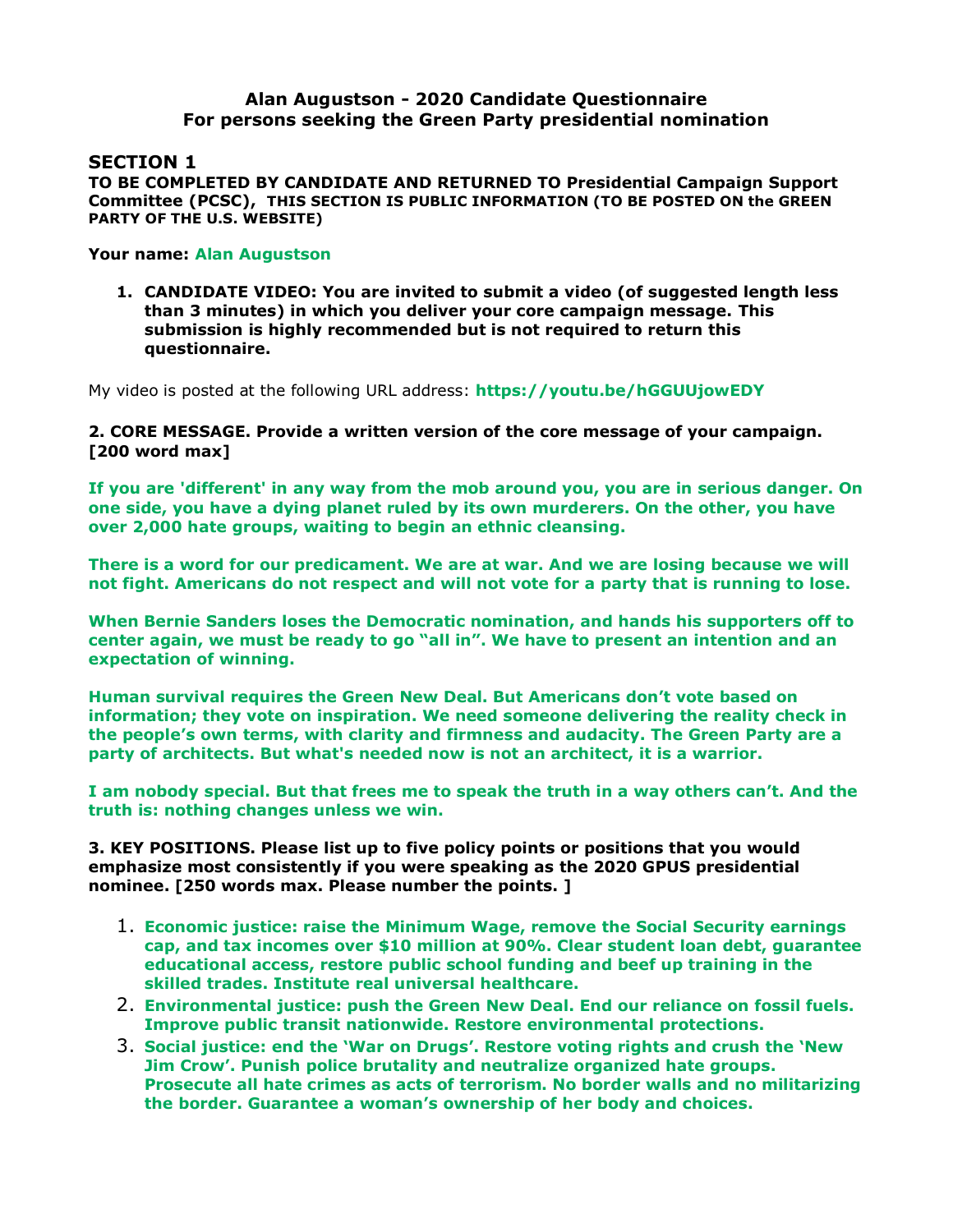- 4. **Political justice: review every Executive Order for rescinding. Restore the rights stolen from us since '9-11'. Root money out of politics.**
- 5. **Global justice: no more wars for resources. Reduce our military footprint worldwide. Sign the Rome Accord and recognize the authority of the International Criminal Court. Punish American war criminals and war profiteers. Fight human trafficking.**

**4. GP PLATFORM. Will you advocate for the platform of the Green Party? If there are any significant platform positions which you cannot support, please state why. X Yes, I will advocate for the platform** 

**X But I have a different position on the following point(s) [100 words max] :** 

**I intend with all sincerity to seek the death penalty for war crimes, international aggression and crimes against humanity; for applicable members of the current and past U.S. Governments. This is consistent with the punishments they would receive if judged by the International Criminal Court. Furthermore, the least of those crimes, if committed by a poor black American, would have demanded no less.**

**5. COMMUNICATION OF VIEWS. Please provide the URLs for any written materials or videos that demonstrate your ability to speak, debate, or communicate your views. Most helpful are media interviews or public speeches on any topic. [No more than five URL's please.]**

- 1. **https://run-alan.run/2019/04/10/the-plan/**
- 2. **https://www.youtube.com/watch?v=cuiOAtS-i8s**
- 3. **https://run-alan.run/2019/05/03/bernie-fans-got-a-plan-b/**
- 4. **https://www.youtube.com/watch?v=W\_TwrmxT0MM**

**6. ORGANIZING GOALS. What are the principle practical, measurable organizing goals that you would achieve by your 2020 GPUS presidential campaign? Such goals might include achieving ballot access, media coverage, debate participation, volunteer recruitment, fundraising, qualifying for matching funds, staffing levels, Green Party voter registration, endorsements, party building, and/or national vote totals. [120 words]**

**There is one single measure of success in the 2020 Presidential election: the win. I know that sounds like some kind of lame 1980s motivational speech for junior stockbrokers. But this is such an unbelievably critical year: anything less than a victory and there may well be no elections in 2024. We're not getting into the debates. We're not getting MSM coverage. So we have to come up with whole new ways of getting the message out. We have to come up with whole new channels of power.**

**7. CAMPAIGN ORGANIZING. How would you envision your campaign organizing to achieve the organizing goals listed in #6 above? [100 words max]**

**We need to figure out how to reach more diverse audiences. Every depiction of a Green Party assembly shows a roomful of white retirees. We have to take our argument straight to the organizers of people of color, LGBT people, and everyone else who already knows they're not served by the Democrats. We need a forceful, direct message to deliver to each constituency. No statistics, no technocratic jargon, just passion and fire and one last hope.**

**8. PARTY-BUILDING. Presidential campaigns are legally independent entities from the political party whose nomination they received. At the same time, an important**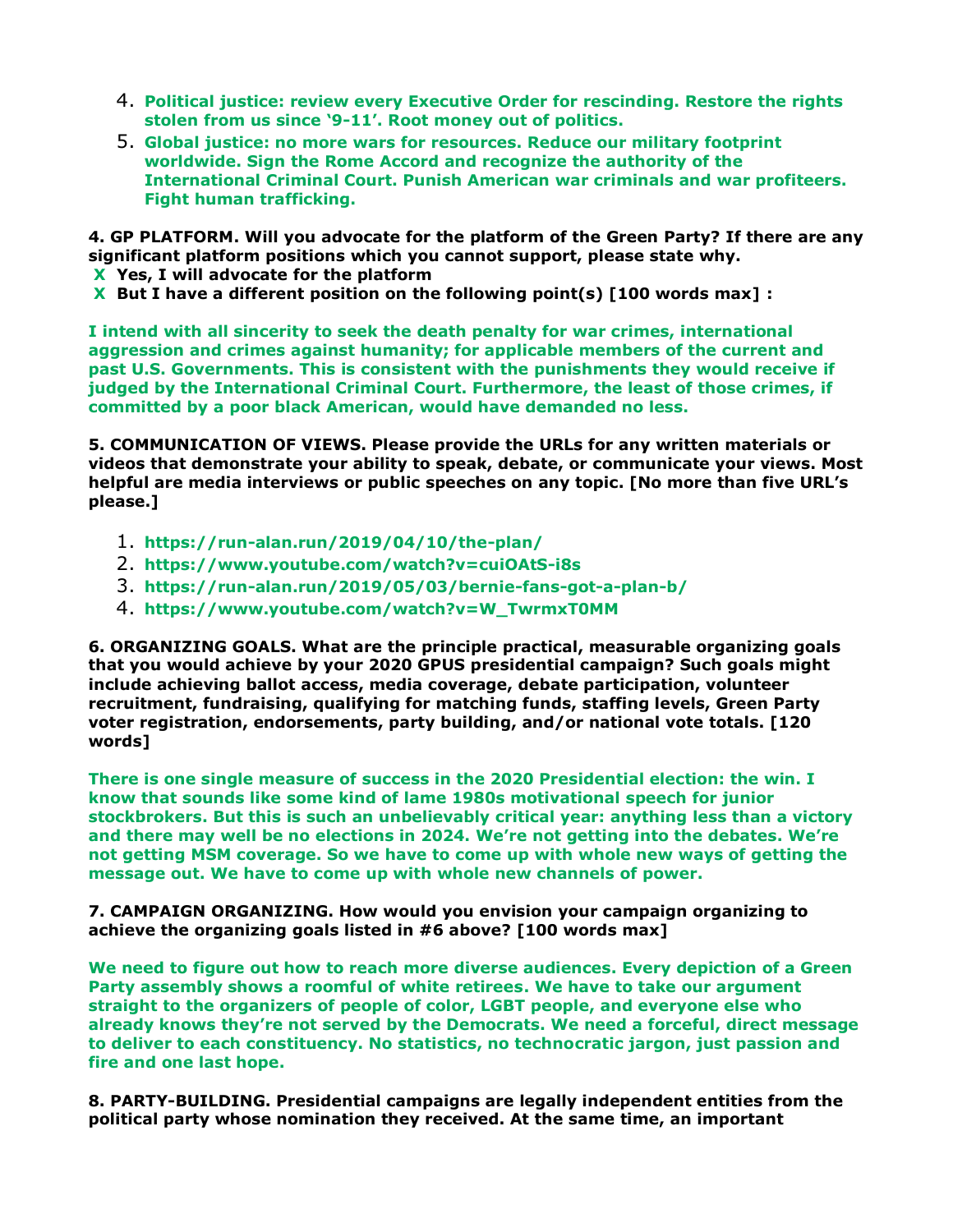**objective of the party's presidential efforts is to build Green Party capabilities at all levels. How do you envision your campaign working with the greater Green Party to strengthen the different levels of the Party? [150 words max]**

**We need to begin with a unifying message. As is, each state has its own message centered around a set of regional issues – and these individual issues are perfectly valid. We need to tie those issues into the specific solutions offered by the Green New Deal. The Presidential candidates need to consult with the State and Local Parties on the development of the message in support of regional candidates and issues.**

**9. UNIFYING THE PARTY. The GPUS is a diverse party with chapters in urban, suburban and rural communities. It includes native Americans, immigrants, black Americans, and white Americans of many different economic levels. It includes GLBTQ people, straight people, unemployed people, retired people, professionals, union members, business owners and people from many walks of life. What is the vision by which you could be the nominee who receives support from all the diverse members of the Green Party? [120 words max]**

**Each of these constituencies represents one of the thousands of dimensions along which we've been turned against ourselves. Each has been taught that things will be just fine, once we get rid of The Other. Once again, it becomes all about the message. What to say, to whom and how. Each has been betrayed. Each is seething for justice and we need to be ready to show exactly what that entails – if we win.**

**10. DATA SHARING. After the campaign will you share your email lists and donor lists with the Green Party so that your supporters can be contacted to ask for their continuing support for the Party and its candidates?** 

 **X Yes \_\_\_ No** 

**11. VOTER REGISTRATION. How are you currently registered to vote (party registration, if applicable)? In which state are you registered?**

**I am registered with the Green Party in the State of New Mexico.**

**12. HISTORY WITH GREEN PARTY. What specific offices or positions, if any, have you held within the Green Party at either the state or local level? If none, describe any instances in which you worked in collaboration with Green Party chapters, groups or candidates.**

**I have held no Party offices to date.**

**13. OFFICES SOUGHT OR HELD. For what publicly elected offices have you been a candidate or served? On which public boards or commissions have you served at the local, state, or national level?**

**I ran for the Fifth Congressional District of Illinois in 2008.**

**14. RELEVANT BIOGRAPHICAL NOTE. What other personal background, professional qualifications or life experiences do you have that are relevant to your being an effective GPUS candidate for president? [150 words max]**

**I have been a firefighter, a computer scientist, a radio personality and a United States Marine.**